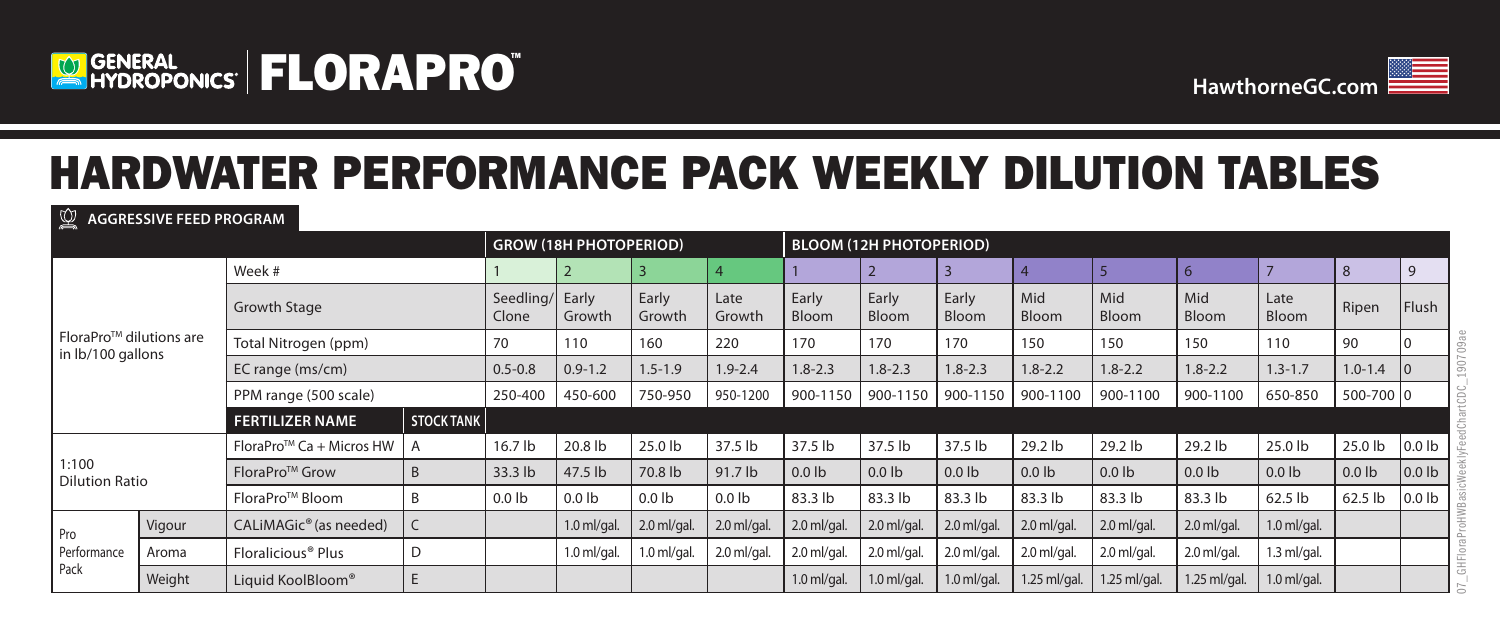

**MEDIUM FEED PROGRAM** 



07\_GHFloraProHWBasicWeeklyFeedChartUSC\_190709be

\_GHFloraProHWBasicWeeklyFeedChartUSC

 $190709$ be

## HARDWATER PERFORMANCE PACK WEEKLY DILUTION TABLES

|                                                           | $\mathbb{R}$ INEDIUM FEED PROGRAM |                                    |                   |                          |                               |                   |                   |                |                                |                             |               |                     |                     |                |                   |                   |
|-----------------------------------------------------------|-----------------------------------|------------------------------------|-------------------|--------------------------|-------------------------------|-------------------|-------------------|----------------|--------------------------------|-----------------------------|---------------|---------------------|---------------------|----------------|-------------------|-------------------|
|                                                           |                                   |                                    |                   |                          | <b>GROW (18H PHOTOPERIOD)</b> |                   |                   |                | <b>BLOOM (12H PHOTOPERIOD)</b> |                             |               |                     |                     |                |                   |                   |
| FloraPro <sup>TM</sup> dilutions are<br>in lb/100 gallons |                                   | Week #                             |                   |                          |                               |                   |                   |                |                                |                             |               |                     | $6\overline{6}$     |                | 8                 | 9                 |
|                                                           |                                   | Growth Stage                       |                   | Seedling/ Early<br>Clone | Growth                        | Early<br>Growth   | Late<br>Growth    | Early<br>Bloom | Early<br>Bloom                 | Early<br>Bloom              | Mid<br>Bloom  | Mid<br><b>Bloom</b> | Mid<br><b>Bloom</b> | Late<br>Bloom  | Ripen             | Flush             |
|                                                           |                                   | Total Nitrogen (ppm)               |                   | 55                       | 90                            | 130               | 170               | 140            | 140                            | 140                         | 120           | 120                 | 120                 | 90             | 70                |                   |
|                                                           |                                   | EC range (ms/cm)                   |                   | $0.4 - 0.6$              | $0.8 - 1.1$                   | $1.2 - 1.5$       | $1.6 - 2.0$       | $1.5 - 1.9$    | $1.5 - 1.9$                    | $1.5 - 1.9$                 | $1.4 - 1.8$   | $1.4 - 1.8$         | $1.4 - 1.8$         | $1.1 - 1.4$    | $0.8 - 1.1$       |                   |
|                                                           |                                   | PPM range (500 scale)              |                   | 200-300                  | 400-550                       | 600-750           | 800-1000          | 750-950        | 750-950                        | 750-950                     | 700-900       | 700-900             | 700-900             | 550-700        | 400-550 0         |                   |
|                                                           |                                   | <b>FERTILIZER NAME</b>             | <b>STOCK TANK</b> |                          |                               |                   |                   |                |                                |                             |               |                     |                     |                |                   |                   |
|                                                           |                                   | FloraPro™ Ca + Micros HW           |                   | 13.3 <sub>lb</sub>       | 16.7 lb                       | 20.0 lb           | 30.0 lb           | 30.0 lb        | 30.0 lb                        | 30.0 lb                     | $23.3$ lb     | 23.3 lb             | $23.3$ lb           | 20.0 lb        | 20.0 lb           | 0.0 <sub>1b</sub> |
| 1:100<br><b>Dilution Ratio</b>                            |                                   | FloraPro <sup>™</sup> Grow         | B                 | 26.7 lb                  | 38.0 lb                       | 56.7 lb           | 73.3 lb           | $0.0$ lb       | 0.0 <sub>1b</sub>              | 0.0 <sub>1b</sub>           | $0.0$ lb      | 0.0 <sub>1b</sub>   | 0.0 <sub>1b</sub>   | $0.0$ lb       | 0.0 <sub>1b</sub> | 0.0 <sub>1b</sub> |
|                                                           |                                   | FloraPro <sup>™</sup> Bloom        | -B                | $0.0$ lb                 | 0.0 <sub>1b</sub>             | 0.0 <sub>1b</sub> | 0.0 <sub>1b</sub> | 66.7 lb        | 66.7 lb                        | 66.7 lb                     | 66.7 lb       | 66.7 lb             | 66.7 lb             | 50.0 lb        | 50.0 lb           | 0.0 <sub>1b</sub> |
| Pro<br>Performance<br>Pack                                | Vigour                            | CALIMAGic <sup>®</sup> (as needed) |                   |                          | 0.75 ml/gal. 1.5 ml/gal.      |                   | $1.5$ ml/gal.     | $1.5$ ml/gal.  | $1.5$ ml/gal.                  | $1.5$ ml/gal.               | $1.5$ ml/gal. | $1.5$ ml/gal.       | $1.5$ ml/gal.       | $0.75$ ml/gal. |                   |                   |
|                                                           | Aroma                             | Floralicious <sup>®</sup> Plus     | D                 |                          | $1.0$ ml/gal.                 | $1.0$ ml/gal.     | $1.5$ ml/gal.     | $1.5$ ml/gal.  | $1.5$ ml/gal.                  | $1.5$ ml/gal.               | $1.5$ ml/gal. | $1.5$ ml/gal.       | $1.5$ ml/gal.       | $1.0$ ml/gal.  |                   |                   |
|                                                           | Weight                            | E<br>Liquid KoolBloom®             |                   |                          |                               |                   |                   | $0.75$ ml/gal. |                                | $0.75$ ml/gal. 0.75 ml/gal. | $1.0$ ml/gal. | $1.0$ ml/gal.       | $1.0$ ml/gal.       | $0.75$ ml/gal. |                   |                   |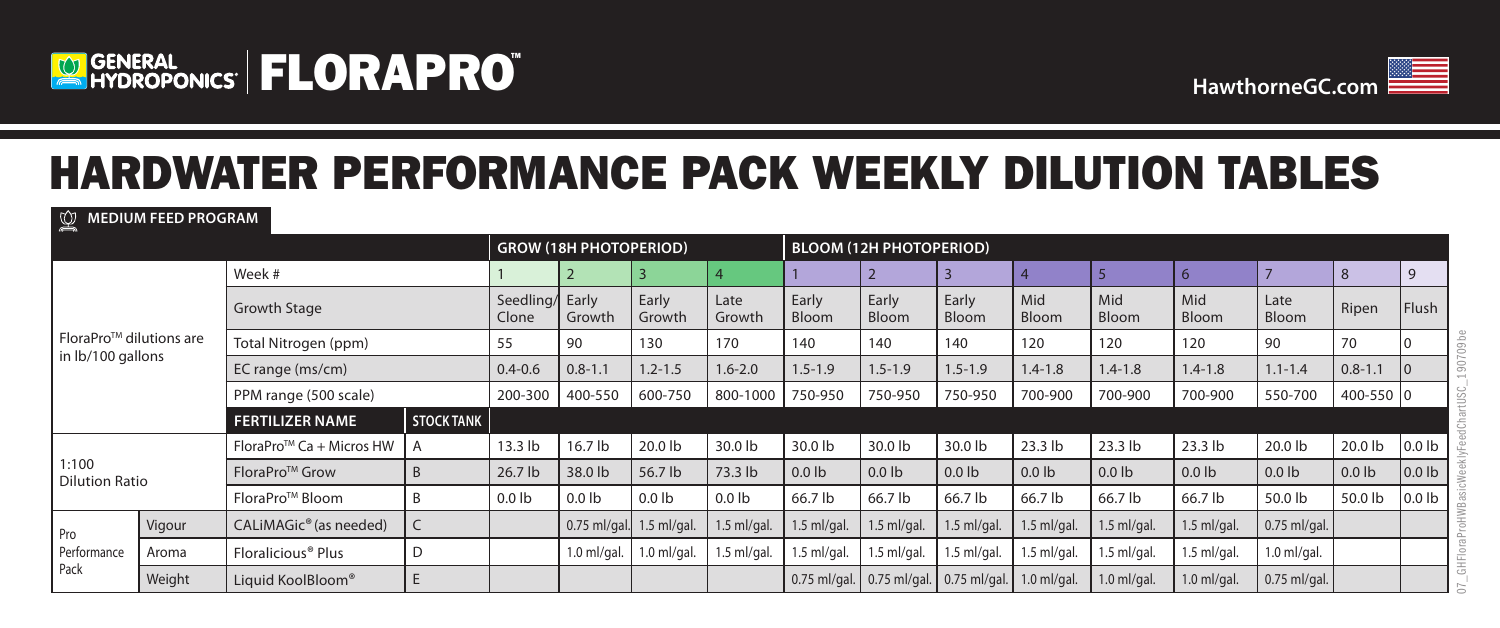



# HARDWATER PERFORMANCE PACK WEEKLY DILUTION TABLES

**LIGHT FEED PROGRAM**

|                                                           |        |                                    | <b>GROW (18H PHOTOPERIOD)</b> |                    |                 |                              | <b>BLOOM (12H PHOTOPERIOD)</b> |                   |                       |                   |                |                               |                                                            |                            |                   |                   |
|-----------------------------------------------------------|--------|------------------------------------|-------------------------------|--------------------|-----------------|------------------------------|--------------------------------|-------------------|-----------------------|-------------------|----------------|-------------------------------|------------------------------------------------------------|----------------------------|-------------------|-------------------|
| FloraPro <sup>TM</sup> dilutions<br>are in lb/100 gallons |        | Week #                             |                               |                    |                 | 4                            |                                |                   | 3                     |                   |                |                               |                                                            | 8                          | $\mathsf{q}$      |                   |
|                                                           |        | Growth Stage                       | Seedling/ Early<br>Clone      | Growth             | Early<br>Growth | Late<br>Growth               | Early Bloom                    | Early<br>Bloom    | Early<br><b>Bloom</b> |                   |                | Mid Bloom Mid Bloom Mid Bloom | Late<br>Bloom                                              | Ripen                      | Flush             |                   |
|                                                           |        | Total Nitrogen (ppm)               |                               | 50                 | 80              | 115                          | 150                            | 120               | 120                   | 120               | 110            | 110                           | 110                                                        | 80                         | 60                |                   |
|                                                           |        | EC range (ms/cm)                   |                               | $0.3 - 0.6$        | $0.6 - 1.0$     | $1.0 - 1.4$                  | $1.3 - 1.7$                    | $1.2 - 1.6$       | $1.2 - 1.6$           | $1.2 - 1.6$       | $1.1 - 1.5$    | $1.1 - 1.5$                   | $1.1 - 1.5$                                                | $0.8 - 1.2$                | $0.6 - 1.0$       |                   |
|                                                           |        | PPM range (500 scale)              |                               | 150-300            | 300-500         | 500-700                      | 650-850                        | 600-800           | 600-800               | 600-800           | 550-750        | 550-750                       | 550-750                                                    | 400-600                    | $300 - 500$ 0     |                   |
|                                                           |        | <b>FERTILIZER NAME</b>             | STOCK TANK                    |                    |                 |                              |                                |                   |                       |                   |                |                               |                                                            |                            |                   |                   |
|                                                           |        | FloraPro™ Ca + Micros HW           |                               | 11.7 <sub>lb</sub> | 14.6 lb         | 17.5 lb                      | $26.3$ lb                      | $26.3$ lb         | $26.3$ lb             | $26.3$ lb         | 20.4 lb        | 20.4 lb                       | 20.4 lb                                                    | 17.5 lb                    | 17.5 lb           | 0.0 <sub>lb</sub> |
| 1:100<br><b>Dilution Ratio</b>                            |        | FloraPro <sup>™</sup> Grow         | B                             | 23.3 lb            | 33.3 lb         | 49.6 lb                      | 64.2 lb                        | 0.0 <sub>lb</sub> | 0.0 <sub>lb</sub>     | 0.0 <sub>1b</sub> | $0.0$ lb       | 0.0 <sub>1b</sub>             | 0.0 <sub>lb</sub>                                          | 0.0 <sub>lb</sub>          | 0.0 <sub>1b</sub> | $\vert$ 0.0 lb    |
|                                                           |        | FloraPro <sup>™</sup> Bloom        | B                             | 0.0 <sub>1b</sub>  | $0.0$ lb        | 0.0 <sub>1b</sub>            | 0.0 <sub>1b</sub>              | 58.3 lb           | 58.3 lb               | 58.3 lb           | 58.3 lb        | 58.3 lb                       | 58.3 lb                                                    | 43.8 lb                    | 43.8 lb           | 0.0 <sub>lb</sub> |
| Pro<br>Performance<br>Pack                                | Vigour | CALIMAGic <sup>®</sup> (as needed) |                               |                    | $0.5$ ml/gal.   | 1.25 ml/gal.                 | $1.25 \text{ ml/gal.}$         | $1.25$ ml/gal.    | 1.25 ml/gal.          | 1.25 ml/gal.      | $1.25$ ml/gal. | 1.25 ml/gal.                  | 1.25 ml/gal. $0.5$ ml/gal.                                 |                            |                   |                   |
|                                                           | Aroma  | Floralicious Plus <sup>®</sup>     | D                             |                    |                 | $0.5$ ml/gal. $0.75$ ml/gal. | .25 ml/gal.                    | 1.25 ml/gal.      | 1.25 ml/gal.          | 1.25 ml/gal.      | $1.25$ ml/gal. | $1.25$ ml/gal.                |                                                            | 1.25 ml/gal. $1.0$ ml/gal. |                   |                   |
|                                                           | Weight | Liquid KoolBloom®                  | E                             |                    |                 |                              |                                | $0.5$ ml/gal      | $0.5$ ml/gal.         | $0.5$ ml/gal.     |                |                               | $0.75$ ml/gal. $0.75$ ml/gal. $0.75$ ml/gal. $0.5$ ml/gal. |                            |                   |                   |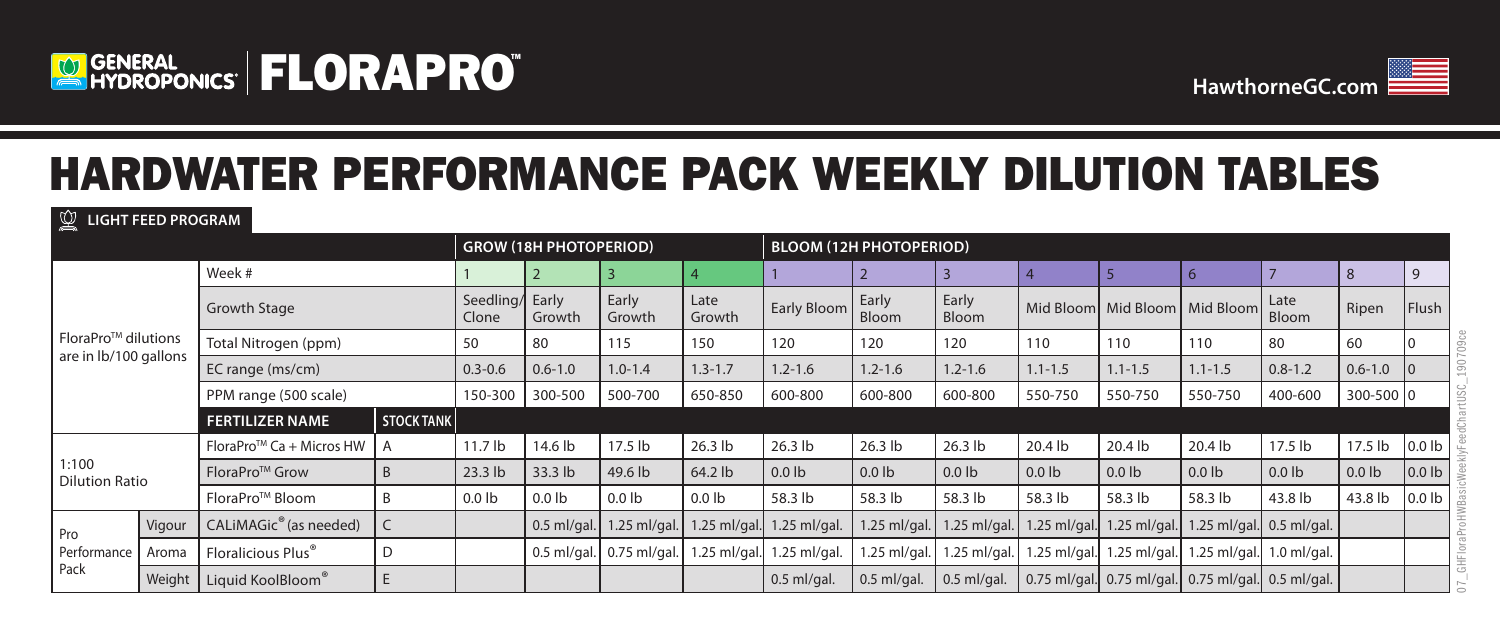

**AGGRESSIVE FEED PROGRAM**



### HARDWATER PERFORMANCE PACK GROWTH STAGE DILUTION TABLES

| $\mathbb{\underline{\times}}$ - AUURESSIVE FEED PRUURAIVI |        |                                      |                   |                               |               |                                |                   |  |  |  |  |
|-----------------------------------------------------------|--------|--------------------------------------|-------------------|-------------------------------|---------------|--------------------------------|-------------------|--|--|--|--|
|                                                           |        |                                      |                   | <b>GROW (18H PHOTOPERIOD)</b> |               | <b>BLOOM (12H PHOTOPERIOD)</b> |                   |  |  |  |  |
| FloraPro <sup>™</sup> dilutions<br>are in lb/100 gallons  |        | <b>Growth Stage</b>                  |                   | <b>Early Growth</b>           | Late Growth   | <b>Early Bloom</b>             | Mid Bloom         |  |  |  |  |
|                                                           |        | Total Nitrogen (ppm)                 |                   | 110                           | 220           | 170                            | 150               |  |  |  |  |
|                                                           |        | EC range (ms/cm)                     |                   | $0.9 - 1.2$                   | $1.9 - 2.4$   | $1.8 - 2.3$                    | $1.8 - 2.2$       |  |  |  |  |
|                                                           |        | PPM range (500 scale)                |                   | 450-600                       | 950-1200      | 900-1150                       | 900-1100          |  |  |  |  |
| 1:100 Dilution Ratio                                      |        | <b>FERTILIZER NAME</b>               | <b>STOCK TANK</b> |                               |               |                                |                   |  |  |  |  |
|                                                           |        | FloraPro <sup>™</sup> Ca + Micros HW | A                 | 20.8 lb                       | $37.5$ lb     | $37.5$ lb                      | 29.2 lb           |  |  |  |  |
|                                                           |        | FloraPro <sup>™</sup> Grow           | B                 | 47.5 lb                       | 91.7 lb       | $0.0$ lb                       | 0.0 <sub>1b</sub> |  |  |  |  |
|                                                           |        | FloraPro <sup>™</sup> Bloom          | B                 | $0.0$ lb                      | $0.0$ lb      | 83.3 lb                        | 83.3 lb           |  |  |  |  |
| Pro<br>Performance<br>Pack                                | Vigour | CALIMAGic <sup>®</sup> (as needed)   | $\mathsf C$       | $1.0$ ml/gal.                 | $2.0$ ml/gal. | $2.0$ ml/gal.                  | $2.0$ ml/gal.     |  |  |  |  |
|                                                           | Aroma  | Floralicious <sup>®</sup> Plus       | D                 | $1.0$ ml/gal.                 | $2.0$ ml/gal. | $2.0$ ml/gal.                  | $2.0$ ml/gal.     |  |  |  |  |
|                                                           | Weight | Liquid KoolBloom®                    | E                 |                               |               | $1.0$ ml/gal.                  | 1.25 ml/gal.      |  |  |  |  |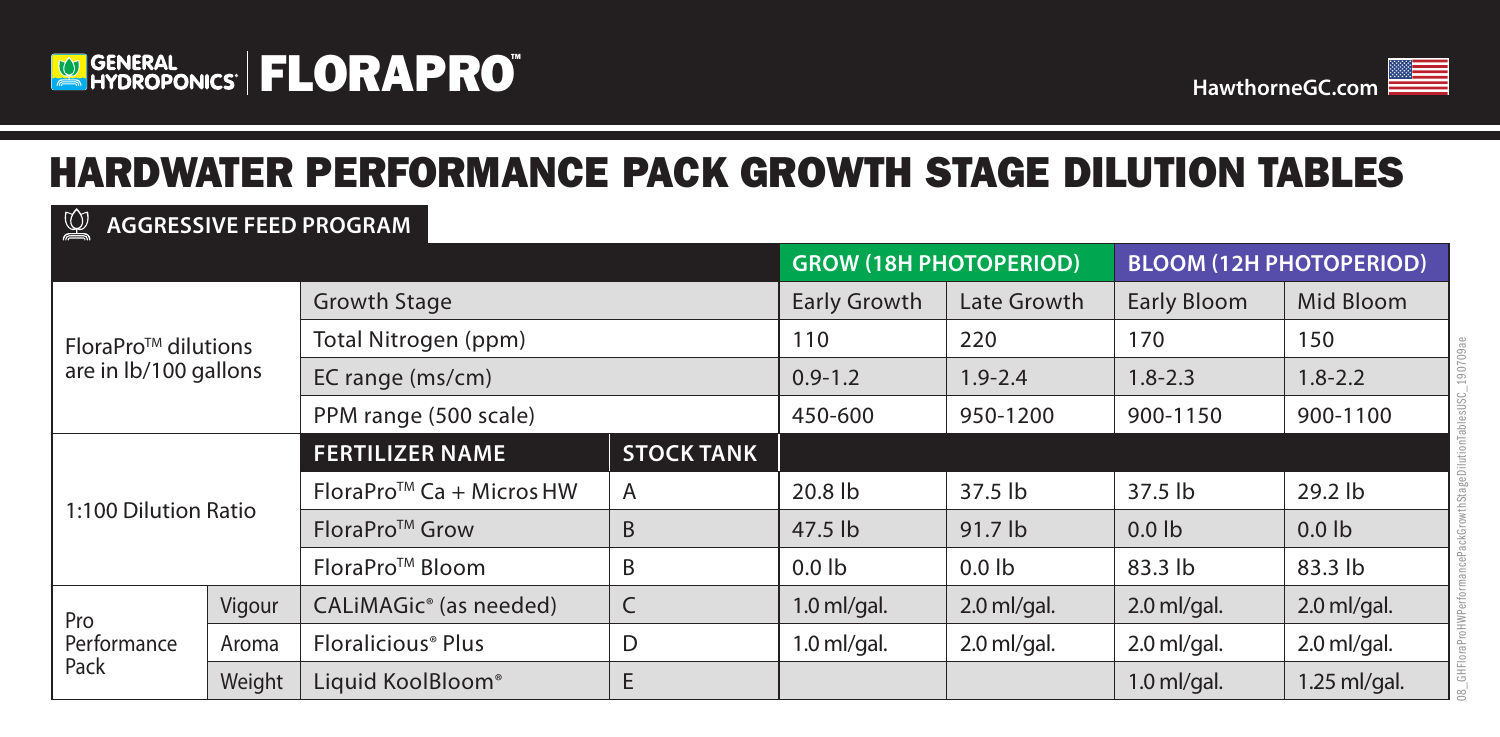



## HARDWATER PERFORMANCE PACK GROWTH STAGE DILUTION TABLES

#### **GROW (18H PHOTOPERIOD) BLOOM (12H PHOTOPERIOD)** FloraProTM dilutions are in lb/100 gallons Growth Stage **Early Growth Late Growth Early Bloom** Mid Bloom Total Nitrogen (ppm) 90 170 140 120 EC range (ms/cm) 0.8-1.1 1.6-2.0 1.5-1.9 1.4-1.8 PPM range (500 scale)  $\vert$  400-550  $\vert$  800-1000  $\vert$  750-950  $\vert$  700-900 1:100 Dilution Ratio **FERTILIZER NAME STOCK TANK** FloraProTM Ca + MicrosHW A 16.7 lb 30.0 lb 30.0 lb 23.3 lb FloraPro<sup>TM</sup> Grow  $\overline{AB}$   $\overline{AB}$   $\overline{AB}$   $\overline{AB}$   $\overline{AB}$   $\overline{AB}$   $\overline{BD}$   $\overline{BD}$   $\overline{BD}$   $\overline{BD}$   $\overline{BD}$   $\overline{BD}$   $\overline{BD}$   $\overline{BD}$   $\overline{BD}$   $\overline{BD}$   $\overline{BD}$   $\overline{BD}$   $\overline{BD}$   $\overline{BD}$   $\overline{BD}$   $\overline{BD}$   $\overline{$ FloraProTM Bloom B 0.0 lb 0.0 lb 66.7 lb 66.7 lb Pro Performance Pack Vigour CALiMAGic® (as needed) C 0.75 ml/gal. 1.5 ml/gal. 1.5 ml/gal. 1.5 ml/gal. Aroma Floralicious® Plus  $\vert D \vert$  1.0 ml/gal. 1.5 ml/gal. 1.5 ml/gal. 1.5 ml/gal. 1.5 ml/gal. Weight | Liquid KoolBloom® | E 1.0 ml/gal. | 0.75 ml/gal. | 1.0 ml/gal. **MEDIUM FEED PROGRAM**